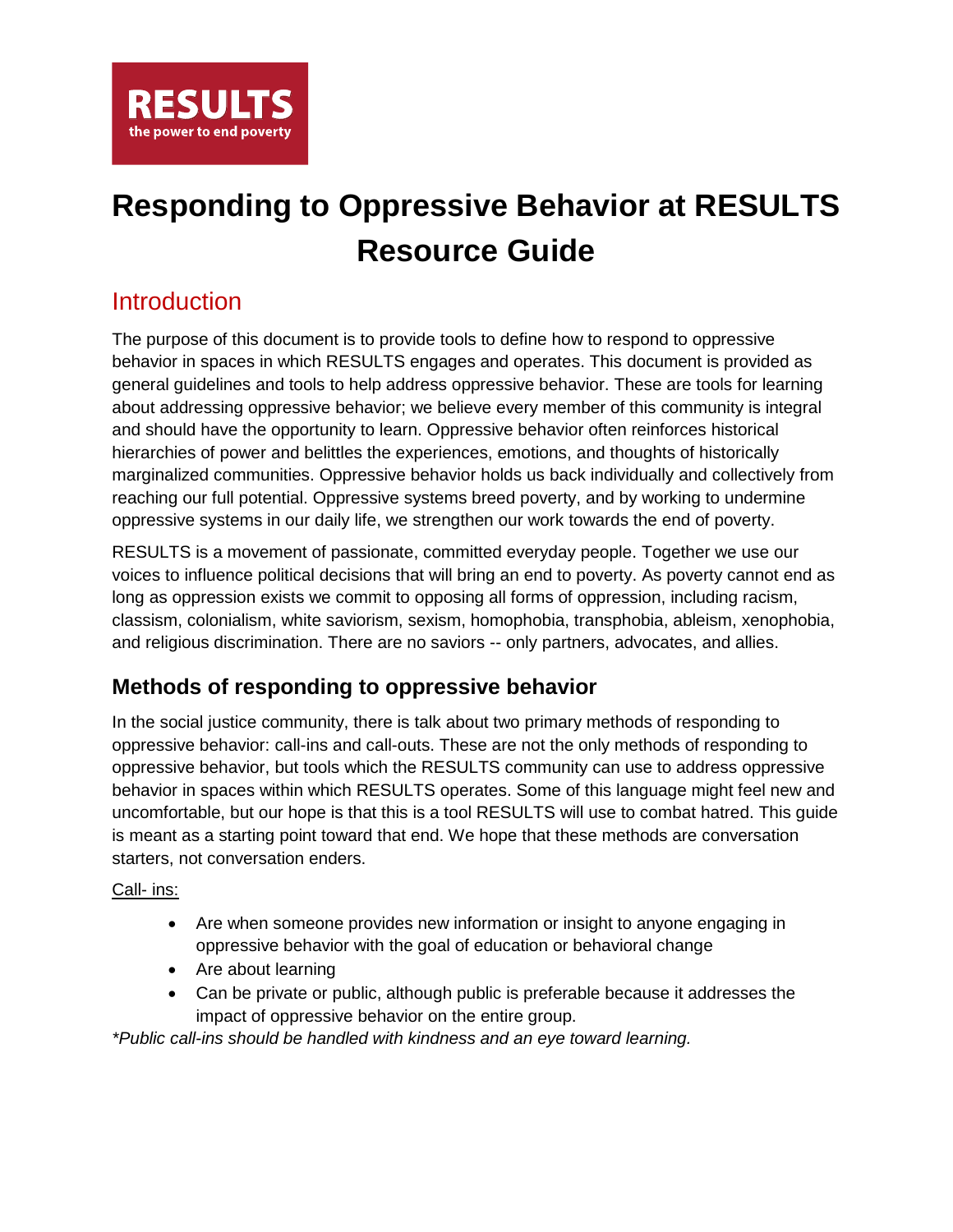#### Call-ins may feel constructive:

- When you have the emotional capacity and energy to engage in calling-in
	- $\circ$  It is important for those from historically privileged communities to do the work whenever possible and share the burden so people from communities that have faced trauma aren't left with all of the work all of the time.
- When you think there is an opportunity for learning, and you feel comfortable raising the issue.
- When a person has demonstrated that they care about justice and oppression, and you trust a person to listen
- When oppressive behavior is used with ignorance, not malice
- When you think the person's behavior can change/they are generally open minded

#### Call-outs:

- Are when you openly acknowledge oppressive behavior for the physical or emotional safety of individuals or the group.
- Name oppressive behavior because it is a powerful and important part of deconstructing hierarchical oppressive structures
- Are about accountability
- Are public by definition

#### Call-outs may feel constructive:

- When a call-in is not feasible (e.g. when a policymaker makes a racist statement)
- When there is obvious malice
- When personal attacks are involved
- When iconography, symbols, or language of historic hate and supremacy movements are involved
- When repeated call-ins have failed.
- When a more public statement will help change behavior beyond just the person prompting the call-out
- When a public call-out is necessary in order to make others in the room feel safe and respected.

#### Supporting Our Community

It is important for those from historically privileged communities to speak up when witnessing microaggressions and other forms of oppression whenever possible. Share the burden so people from communities that have faced trauma aren't left with all of the work all the time. If you're a person from a historically privileged community, it's important to ensure you are still leaving time and space for the person directly experiencing the oppression to also voice their concern.

- How do we show support for our colleagues during a call-in/call-out or when witnessing oppressive behavior?
	- o Understand that responses can have emotional burdens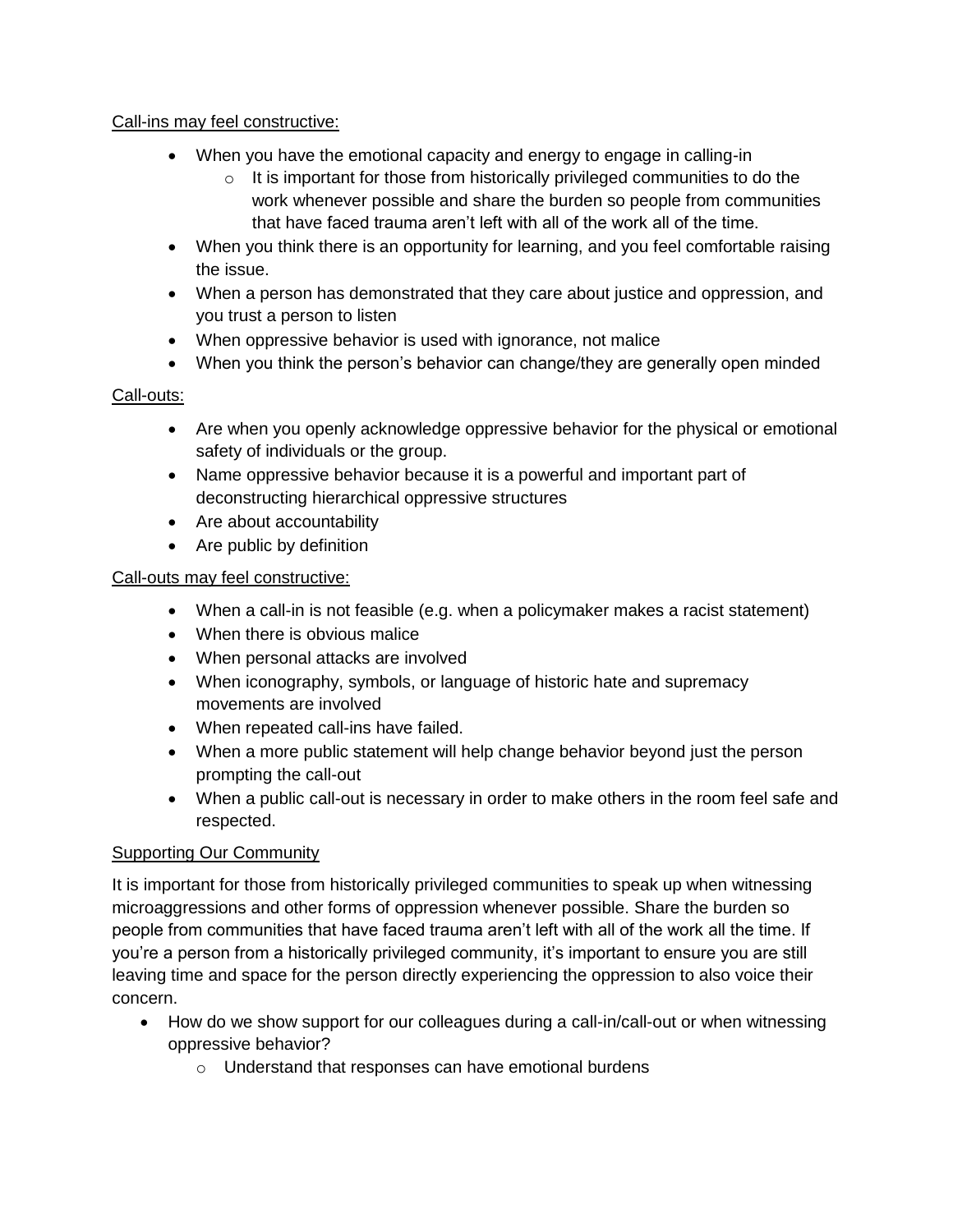- $\circ$  Support colleagues by giving them time and space when needed and stepping up to validate. If you are seeing the same behavior, don't let them be the only one holding people accountable, speak up if needed.
- Understand that there may be consequences or repercussions for both calling-in and calling-out
	- o Be a witness, lend support by **naming** the behavior from another perspective
	- $\circ$  Be conscious of any hierarchical power dynamics and ensure that others are not punished for speaking up
- Share the burden:
	- $\circ$  Notice someone on your team regularly doing the work of anti-oppression? Share the load. Give them a break. Use your voice and do the work with them.

#### What if I am "Called"?

Often times, the first response to being called-in or called-out can be defensiveness or embarrassment. While these feelings are natural, they are not constructive to building good group dynamics or dismantling oppression in our daily lives. When being called, take a deep breath and take the actions below.

- 1. Listen
	- a. This an opportunity for learning and personal growth
- 2. Appreciate
	- a. Say "Thank you". Talking about oppression is hard. REALLY HARD. The person calling on you is investing their time and energy in helping you learn and grow - and sometimes, it is risky for them. A great way to respond is by thanking them for making you more aware.
- 3. Apologize
	- a. Unintentionally or intentionally you've caused pain. Let them know you won't make the mistake again and you respect and value them.
- 4. Accountability
	- a. Take onus for your actions and apologize
	- b. Don't excuse and explain listen and learn!
	- c. Clarify
- 5. Learn
	- a. Ask them where you can learn more so you can be more aware. Ask if they would like to talk more about it with you sometime.
	- b. Don't be forceful about learning opportunities or expect them to teach you EVERYTHING. Take time to read up on the issue and learn how you can be more aware.

#### Sample language if you are "called":

- Thank you for teaching me that.
- I appreciate you and respect you thanks for making me more aware
- I didn't realize that was hurtful, I am so sorry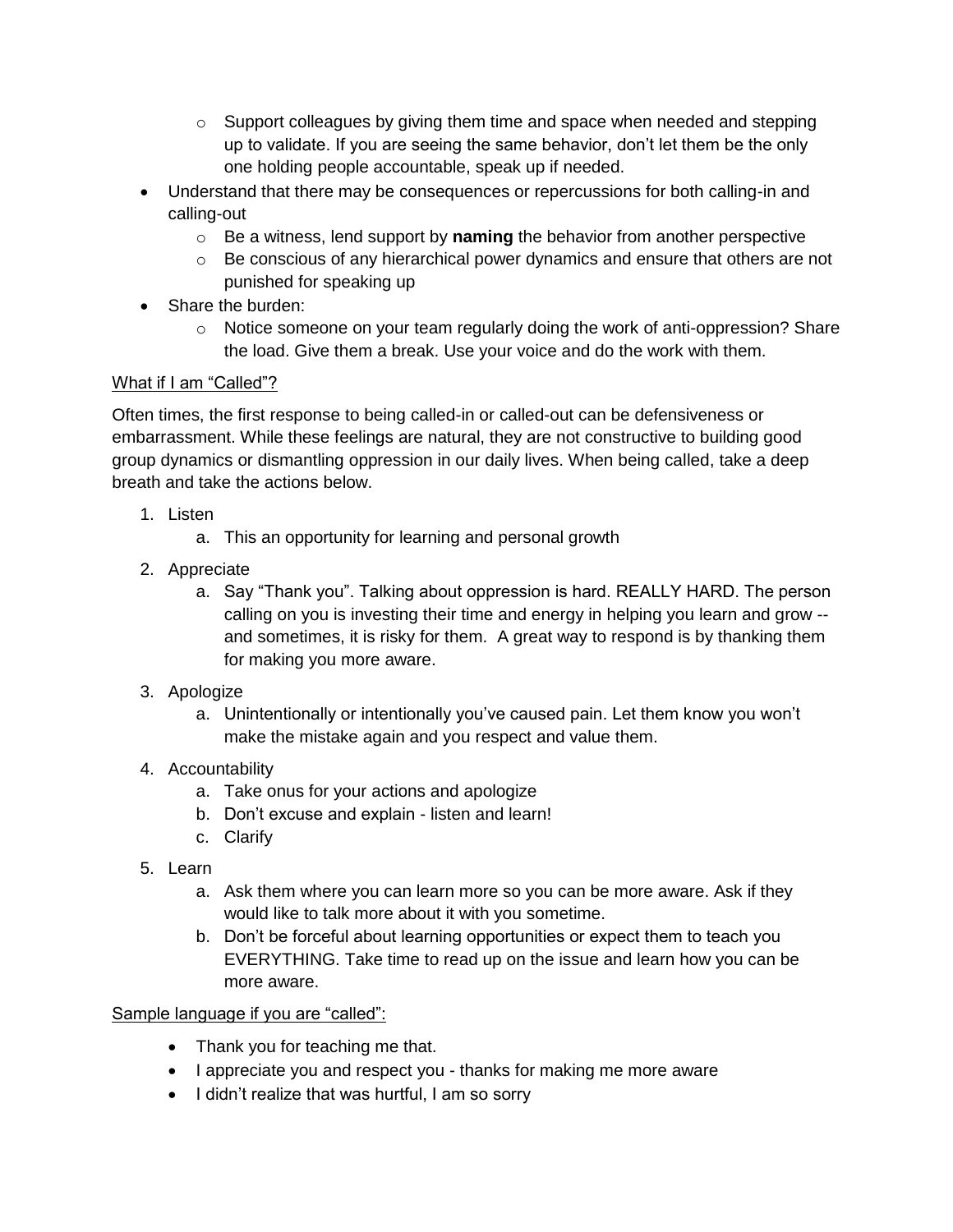- Can you recommend more resources to learn about this topic? I respect you so much and I am sure you can recommend great places to learn more.
- If you're comfortable, I'd love to talk with you about this more I appreciate your perspective so much. Let me know if you ever feel up to that.
- I promise to make some time to learn more about this thank you for bringing it to my attention!
- Thanks for spending some of your time helping me be a better person!

## Situations and Examples

There are no descriptors below of the person exhibiting oppressive behavior because oppressive behavior can come from anyone - including members of marginalized communities.

**Lobby Prep**: While preparing for a lobby meeting, someone looked at an African immigrant and said, "You're African -- you probably have a maternal and child health experience from your village."

| <b>Person</b>                 | Call-in                                                                                                                                                                                                                                                                                                                                                                                                                                                                                                                  | <b>Call-out</b>                                                                                                                                                                                                              |
|-------------------------------|--------------------------------------------------------------------------------------------------------------------------------------------------------------------------------------------------------------------------------------------------------------------------------------------------------------------------------------------------------------------------------------------------------------------------------------------------------------------------------------------------------------------------|------------------------------------------------------------------------------------------------------------------------------------------------------------------------------------------------------------------------------|
| <b>Directly</b><br>responding | I know that you're trying to understand my<br>experience, but you're making an assumption<br>about me and that's hurtful. Please don't assume<br>that African people have all experienced poverty or<br>are willing to offer up their personal stories about<br>potentially painful subjects. Everyone here cares<br>about maternal and child health, in the future you<br>should pose that question to the whole group<br>regardless of background. There's more to me<br>than my story and I have a lot to contribute. | You've said this to me<br>multiple times in the past<br>and I've expressed how<br>inappropriate it is. This is<br>racist stereotyping of<br>Africans. Stop tokenizing<br>your colleagues.                                    |
| Responding<br>with<br>support | Let's not assume that because someone is African<br>they have experienced poverty or lack of access to<br>healthcare. Let's also be really cognizant of how<br>we use stories and let people offer them up as<br>opposed to pushing them to share in ways that<br>may feel uncomfortable and inequitable.                                                                                                                                                                                                                | Your assumption that an<br>African immigrant has<br>experienced poverty is an<br>example of racist<br>stereotyping, and it's<br>inappropriate to attempt to<br>co-opt the stories of<br>historically marginalized<br>people. |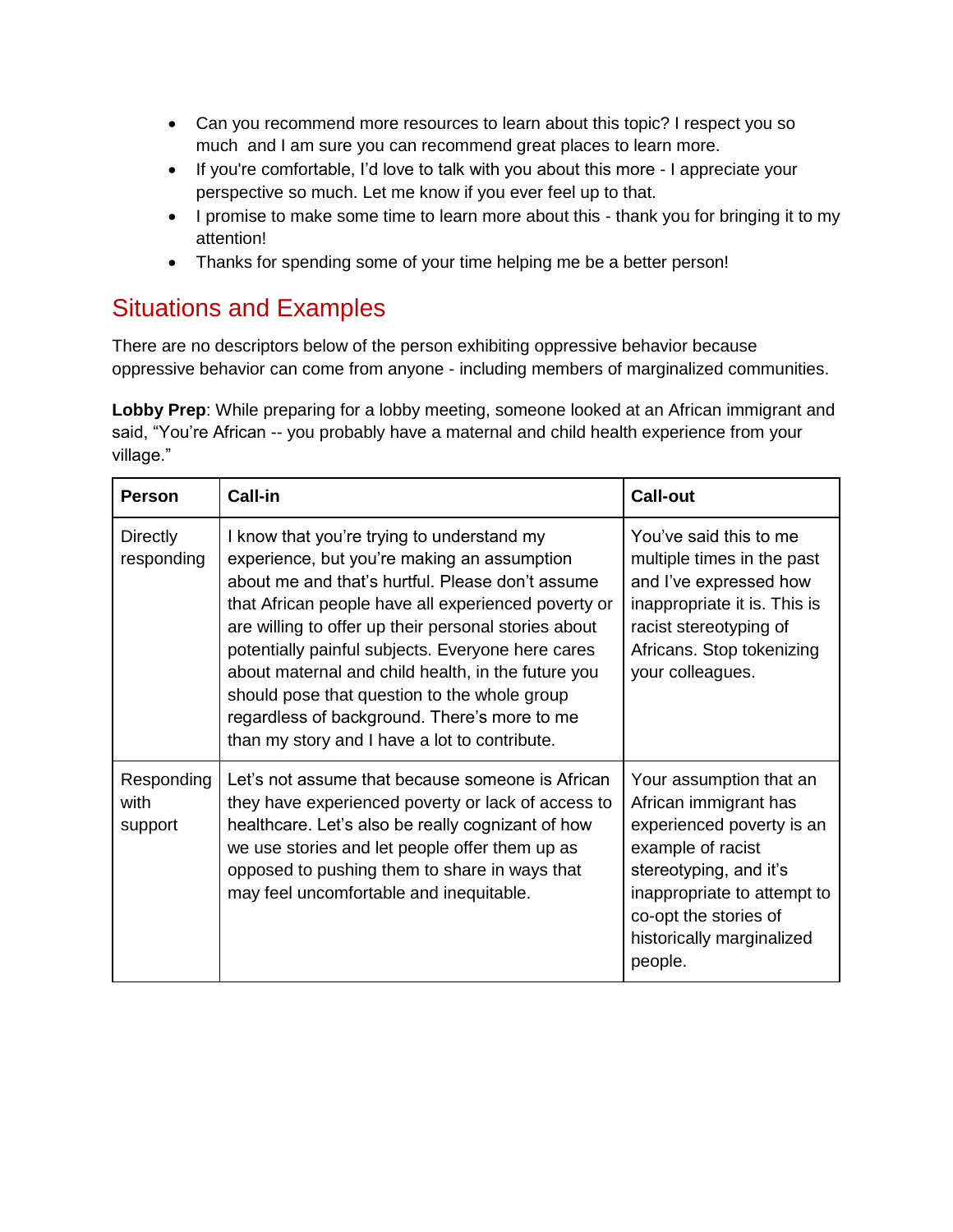**Over Lunch with RESULTS Member:** At a lunch, two members of RESULTS are speaking Arabic. A fellow RESULTS member comes up to them and says, "Are you speaking your secret language again?"

| <b>Person</b>                 | <b>Call-in</b>                                                                                                                                                                                                                                                                                                                   | <b>Call-out</b>                                                                                                                                              |
|-------------------------------|----------------------------------------------------------------------------------------------------------------------------------------------------------------------------------------------------------------------------------------------------------------------------------------------------------------------------------|--------------------------------------------------------------------------------------------------------------------------------------------------------------|
| <b>Directly</b><br>Responding | This may have not have been your intention, but<br>when you say that, it makes me feel like you're<br>trivializing my native language, and when you<br>trivialize my language you "otherize" it. Otherizing<br>sets me apart of the community and in this political<br>atmosphere it can be dangerous to me and my<br>community. | It's not a secret language,<br>it's Arabic. What you said<br>is marginalizing and<br>otherizes me. Given the<br>political climate it's<br>frightening to me. |
| Responding<br>with<br>support | This may have not have been your intention, but<br>when you say that, it feels like you're trivializing<br>the native language of millions of people. When<br>you trivialize an entire people's language, you<br>"otherize" it which can make already marginalized<br>people in our community feel like outsiders.               | It's not a secret language,<br>it's Arabic. What you said<br>is marginalizing and<br>otherizes them. Given the<br>political climate, that's<br>dangerous.    |

#### **Colleagues asking about family planning while making conversation at a RESULTS event:** A colleague asked another colleague, "When are you planning on having kids?"

| <b>Person</b>                 | Call-in                                                                                                                                                                                                                                                                                                                                                                                                                                                                   | <b>Call-out</b>                                                                                                                                                           |
|-------------------------------|---------------------------------------------------------------------------------------------------------------------------------------------------------------------------------------------------------------------------------------------------------------------------------------------------------------------------------------------------------------------------------------------------------------------------------------------------------------------------|---------------------------------------------------------------------------------------------------------------------------------------------------------------------------|
| <b>Directly</b><br>Responding | I know you were trying to be collegial and take an<br>interest in my life, but these are personal decisions<br>and it's not appropriate to bring up in a<br>professional setting. There are power dynamics at<br>play when asking a woman about personal family<br>planning decisions. Conversations like this have<br>the potential to negatively impact a woman's<br>career. These are personal and sometimes painful<br>conversations that don't make good small talk. | You've brought this up<br>before and I've told you<br>that's not appropriate to<br>bring up in a professional<br>setting. Fertility is private<br>unless I say otherwise. |
| Responding<br>with<br>support | This is a personal matter and it's not appropriate to<br>bring up in a professional setting. Consider the<br>power dynamics at play when asking a woman<br>about personal family planning decisions.<br>Conversations like this have the potential to<br>negatively impact a woman's career. These are<br>personal and sometimes painful conversations that<br>don't make good small talk.                                                                                | Are you planning on<br>asking every man in the<br>office you make small talk<br>with the same question?<br>Either way it's sexist.                                        |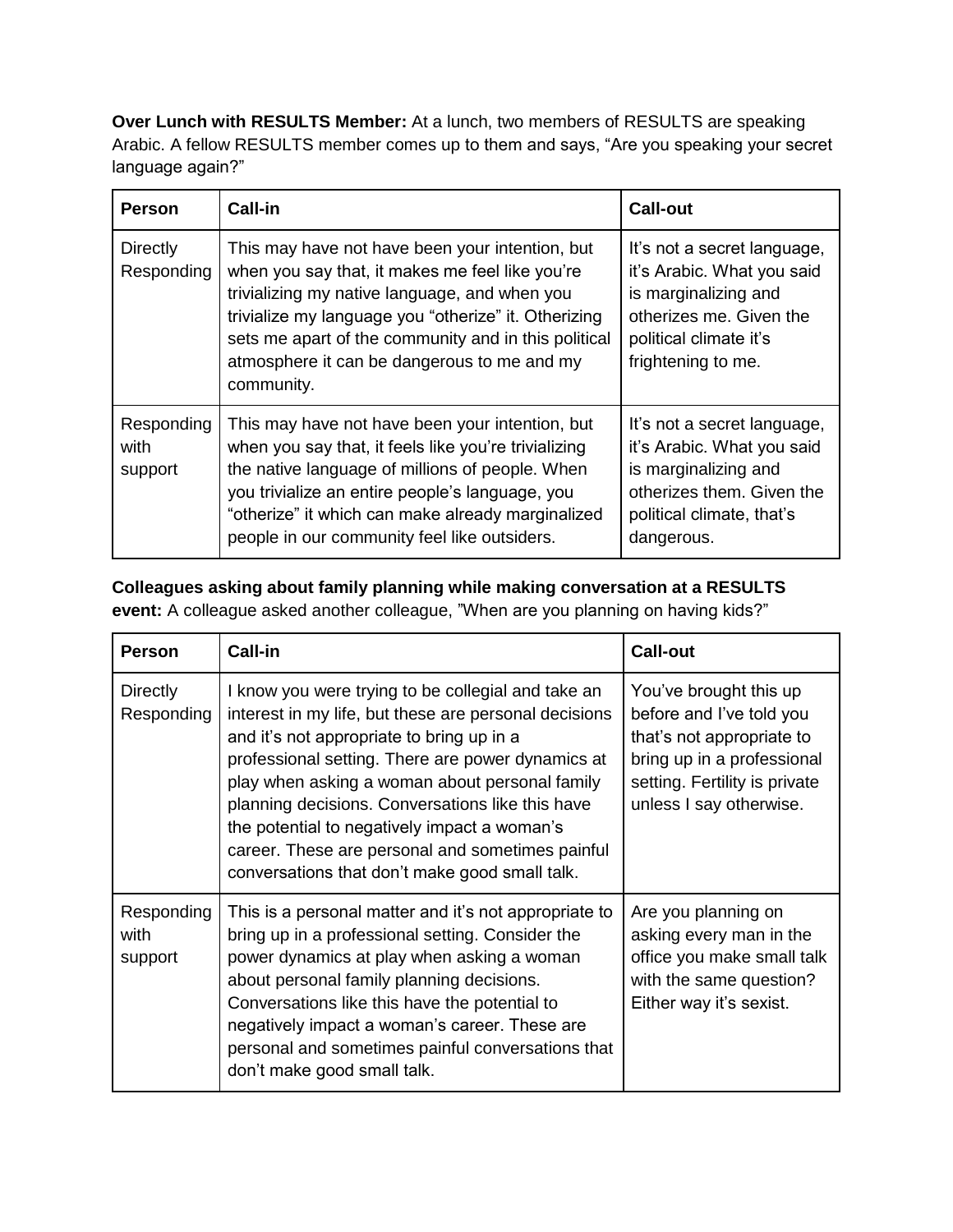# Call-in EPIC Laser Talks

#### **Example 1**

*While preparing for a lobby meeting, someone looks at an African immigrant and said, "You're African - you probably have an MCH experience from your village." (MCH = maternal and child health, which is an issue area in development aid)*

**Engage:** I understand that you're trying to make a great lobby meeting, and personal stories are a big part of that. It hurts me when you assume that because I am African I have experienced poverty.

**Problem:** By making an assumption of my experiences based on my race/nationality, you are engaging in oppressive behavior.

**Inform:** Please don't assume that all Africans have the same experiences, have all experienced poverty, or are willing to offer up their personal stories about potentially painful subjects. It's important that stories are offered willingly and in an empowering way. I am not here just to share my story, I have more to contribute.

**Call to Action:** Everyone here cares about maternal and child health, in the future you should pose that question to the whole group regardless of background. It is also appropriate to ask for permission to share a person's experiences prior to bringing them up amongst a group.

#### **Example 2**

*While discussing policy, a fellow RESULTS volunteer makes a comment that life must be really hard for poor people to a person who is currently experiencing poverty.*

**Engage:** Hey don't forget, we say "people how are experiencing poverty" or "people with lived experience now.

**Problem:** The expression *poor people* otherizes low income people. It conjures up negative stereotypes that undermine our efforts in advocating for the end of poverty.

**Inform:** Language is powerful and can have negative connotations because of the historical and social contexts. It's important that our language makes it clear that people who experience poverty can still be powerful, self actualized and full of agency. It's important that language be empowering and challenge long held preconceptions. Please remember we are not an organization that advocates FOR low income people but WITH them.

**Call to Action:** Please say low income or experiencing poverty, not poor people.